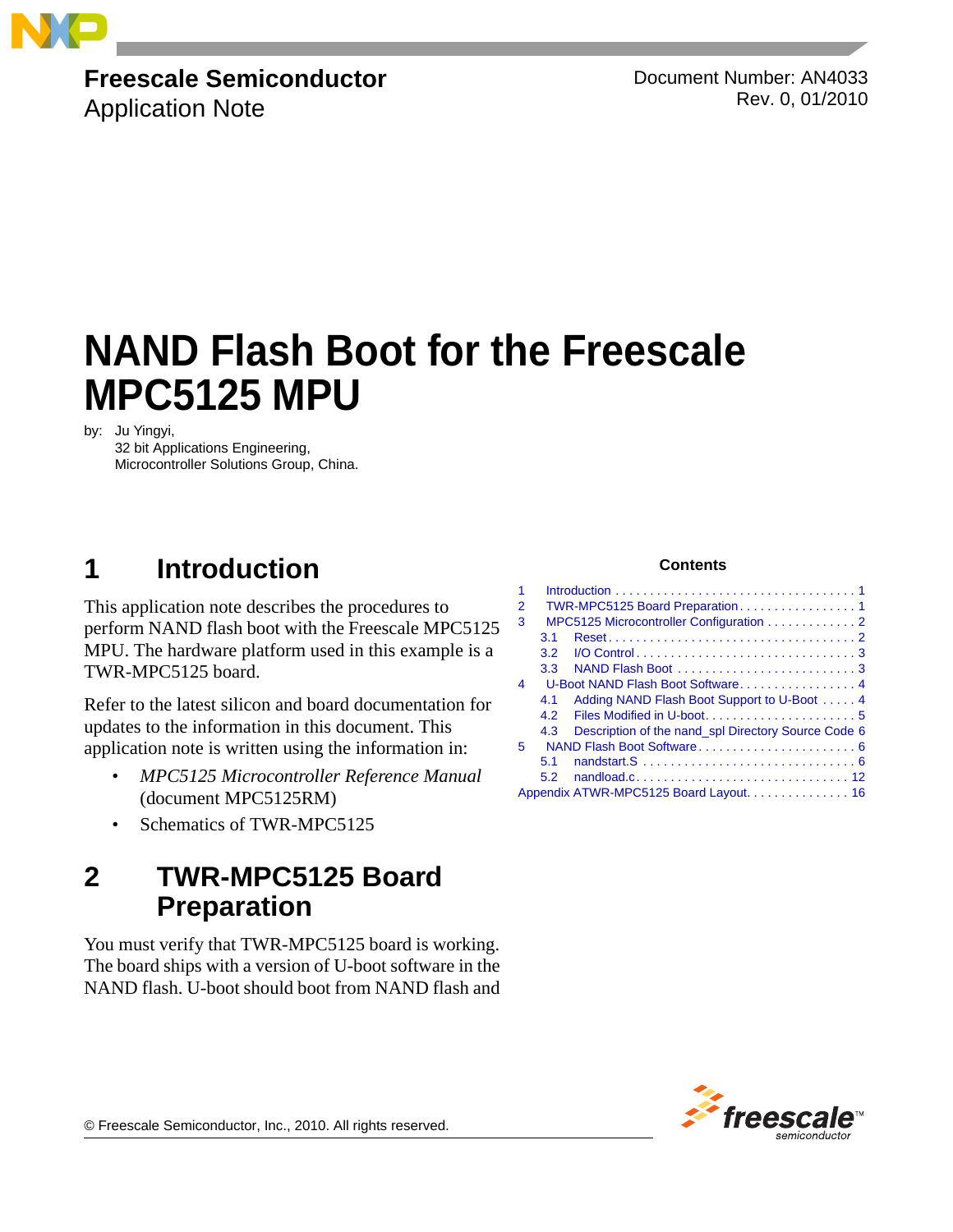

### **MPC5125 Microcontroller Configuration**

give you a command prompt on the USB-to-serial port (J19). The port is configured to 115,200 baud, 8 data bits, 1 stop bit, and no hardware handshaking.

The factory default setting for SW1 is 0b010011 (RST\_CONF\_LPCMX = 0, RST\_CONF\_LPCWA = 1,  $RST\_CONF\_LPC\_DBW1 = 0$ ,  $RST\_CONF\_LPC\_DBW0 = 0$ ,  $RST\_CONF\_BMS = 1$ , RST\_CONF\_ROMLOC0 = 1). To make the board boot from NAND flash, you must turn SW1 position 1 and 2 to ON. See the schematics of MPC5125 for further information. For board layout diagrams, refer to [Appendix A, "TWR-MPC5125 Board Layout.](#page-15-0)"

The TWR-MPC5125 board uses a Micron M29F64G08CFABA 8GB NAND flash that has 8-bit bus width, and is arranged into  $(4096 + 224$  bytes) pages.

When U-boot is not already available in the memory and you want to re-program it, you will need CodeWarrior 9.2 and USB-TAP. CodeWarrior 9.2 can be downloaded from [http://www.freescale.com.](http://www.freescale.com) USB-TAP can also be bought from Freescale website. For more information of programming U-boot, refer to [Section 4](#page-3-0).

## <span id="page-1-0"></span>**3 MPC5125 Microcontroller Configuration**

### <span id="page-1-1"></span>**3.1 Reset**

Chapter 4, "Reset," of the *MPC5125 Microcontroller Reference Manual* (document MPC5125RM) describes the reset process. Two fields in the Reset Configuration Word High Register (RCWHR) affect the NAND flash boot and they must be set accordingly. See Section 4.6.2, "Reset Configuration Word High Register (RCWHR)," for further information regarding these fields:

- ROMLOC[1:0] Selects the boot device. A value of 01 will select a NAND boot.
- BMS Selects where the e300 will fetch the first instruction, either at address 0x0000 0000 or at address 0xfff0\_0000.

Further information regarding RCWHR fields is also included in the *MPC5125 Microcontroller Reference Manual* (document MPC5125RM), Section 4.5, "Reset Configuration Word (RST\_CONF)."

Section 4.5.7, "NFC Initialization Sequence," describes the steps that must be performed by the initial bootloader software when booting from NAND flash. This section also describes the functionality that can be deferred until the software is executing from DRAM. The following steps summarize the functionality that must be implemented in the NAND flash boot.

- 1. Configure the IMMR reset vector.
- 2. Configure the DRAM and NFC clock dividers. The default NFC clock values work fine, but increasing the clock speed will decrease boot time.
- 3. Configure the NFC parameters.
- 4. Initialize DRAM. Initialization should include DRAM access window as well as timings and initialization.
- 5. Copy the system software image to DRAM. The example code in this document uses a software loop to copy the image from NFC RAM to DRAM. However, DMA can also be used to copy the image with the added benefit of decreased boot time.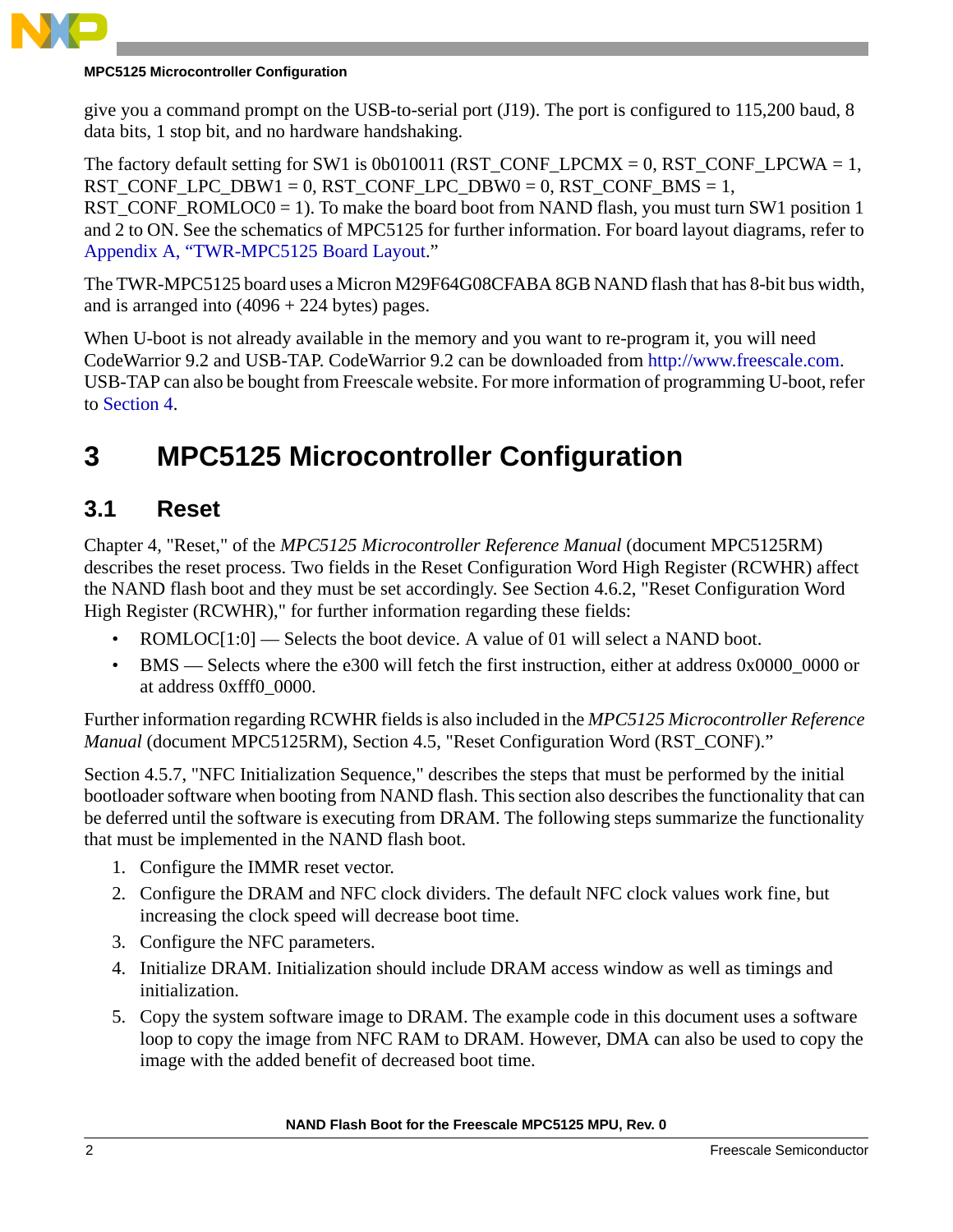

6. Perform absolute jump from NFC RAM to the DRAM system software image, where additional system initialization can be performed. A relative branch should not be used.

### <span id="page-2-0"></span>**3.2 I/O Control**

Chapter 20, "IO Control," of the *MPC5125 Microcontroller Reference Manual* (document MPC5125RM) describes the muxing and configuring of the pads. See the notes at the end of Table 20-6, "Pad IO Control Register Table," which point out that the default slew rates for the LPC and NFC signals depend on the designated boot source. The LPC/EMB pins, which are not used during NAND flash boot, are by default configured to the slowest slew rate. This behavior can be modified to meet the requirements of your system.

### <span id="page-2-1"></span>**3.3 NAND Flash Boot**

Chapter 23, "NAND Flash Controller (NFC)," of the *MPC5125 Microcontroller Reference Manual* (document MPC5125RM) describes the NAND flash boot process.

Section 23.8.3, "NAND Flash Boot," describes the boot process. The following information describes the behavior of the MPC5125 silicon when the NAND flash is the boot ROM.

- 4 boot blocks are identified in the flash. These are blocks at row addresses: 0, 256, 512, and 768.
- The flash controller does a burst read from the first boot block to memory. The burst is 4 pages long, therefore a total of 4 KB is read.
- ECC correction depth is 32 bits errors in an NFC page. If there is no ECC failure during the burst read, boot is successful.
- If there is an ECC failure during the burst read, the process is started again from the next boot block. If the fourth block still has ECC failure, boot is unsuccessful, which means it is not possible to read a reliable boot image from the flash.
- CPU access will be held until boot completion.
- After boot, boot image is visible on IPS memory map, address ranges from 0 to 3983. A special hash function is active on the NFC SRAM read to have the boot image in one continuous address range, and not in 4 address ranges, one for each page. The config bit, BOOT\_MODE controls this hash function, and this bit should be turned off after the CPU has read/executed the boot image, and before it operates the NFC in the standard mode.

For details of the organization of NFC buffer memory, see section 23.5, "NFC Buffer Memory Space" and Figure 23-25, "Boot and BOOT\_MODE" of the *MPC5125 Microcontroller Reference Manual* (document MPC5125RM).

The boot is identical for 8-wide and 16-wide flash. If a 16-wide flash is connected, the data on the upper lane is discarded. If a 8-wide flash is connected, the upper 1 KB of data is not read. For details, refer to Figure 23-26, "Boot data's location in a page of different size flash" of *MPC5125 Microcontroller Reference Manual* (document MPC5125RM).

To program the boot image onto the boot block in standard mode, complete the following steps.

1. Set the BOOT MODE bit.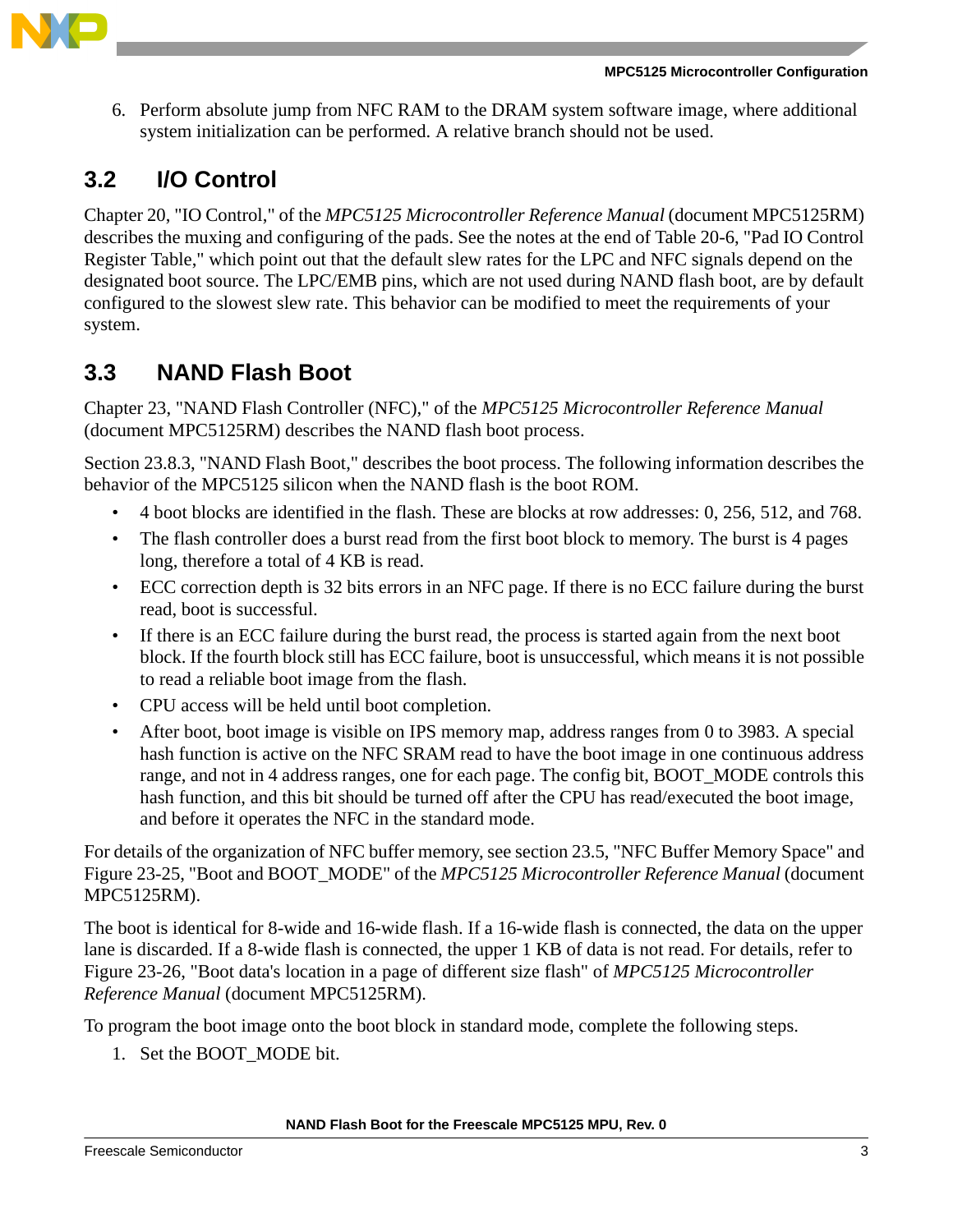

### **U-Boot NAND Flash Boot Software**

- 2. Fill the boot data into the NFC data buffer in sequence.
- 3. Clear the BOOT\_MODE bit to allow NFC operate in standard mode. This operation will split the data in NFC buffer into 4 parts and these 4 parts of boot data are in hash function order.
- 4. Program the 4 pages of boot block at 8 bit data mode.

## <span id="page-3-0"></span>**4 U-Boot NAND Flash Boot Software**

[Package of U-boot for TWR-MPC5125 board can be found on](http://www.freescale.com) http://www.freescale.com.

### <span id="page-3-1"></span>**4.1 Adding NAND Flash Boot Support to U-Boot**

After you have extracted the source code and applied patches according to the readme file in the package, build a NAND flash boot U-boot image by entering the following commands to:

Remove derived files:

make clean

- Config U-boot to build an TWR-MPC5125 NAND flash boot U-boot image: make ads5125\_nand\_config
- Make an TWR-MPC5125 NAND flash boot U-boot image: make

After the "make" command has successfully completed executing, the U-boot images exist. These images are located in the base directory of "u-boot" source code tree and in the "nand\_spl" sub-directory:

- u-boot-spl-2k.bin The 2 KB image that is loaded as the first 4 pages from the NAND flash into the NFC internal RAM buffer.
- u-boot.bin The remaining portion of U-boot that is copied into DRAM by u-boot-spl-2k.bin. This image should be programmed into offset 0x0080\_0000 of the NAND flash.
- u-boot-nand.bin This image is a concatenation of the two files listed above, u-boot-spl-2k.bin and u-boot.bin. It cannot be downloaded to NAND flash directly, because the 2 KB image (u-boot-spl-2k.bin) should be split into 4 pages and should obey the hash function organization rules.

To make your board boot from NAND flash, you need to program the u-boot-spl-2k.bin and u-boot.bin images by using U-boot that has NAND flash programming capability. This can also be done by using CCS of CodeWarrior for MobileGT V9.2 with CodeWarrior USB TAP.

To program these two binary files using a U-boot that has NAND flash programming capability, the network settings must be configured appropriately. At the U-boot prompt, enter the following commands.

- To update u-boot-spl-2k.bin:
	- Use the U-boot NAND flash driver to erase the boot block.
		- nand\_e 0x00 0x01
	- Use tftp to do a network transfer of the u-boot-spl-2k.bin image from the host server to the board.
		- tftp 0x300000 u-boot-spl-2k.bin
	- Use the U-boot NAND flash driver to program the u-boot-spl-2k.bin image.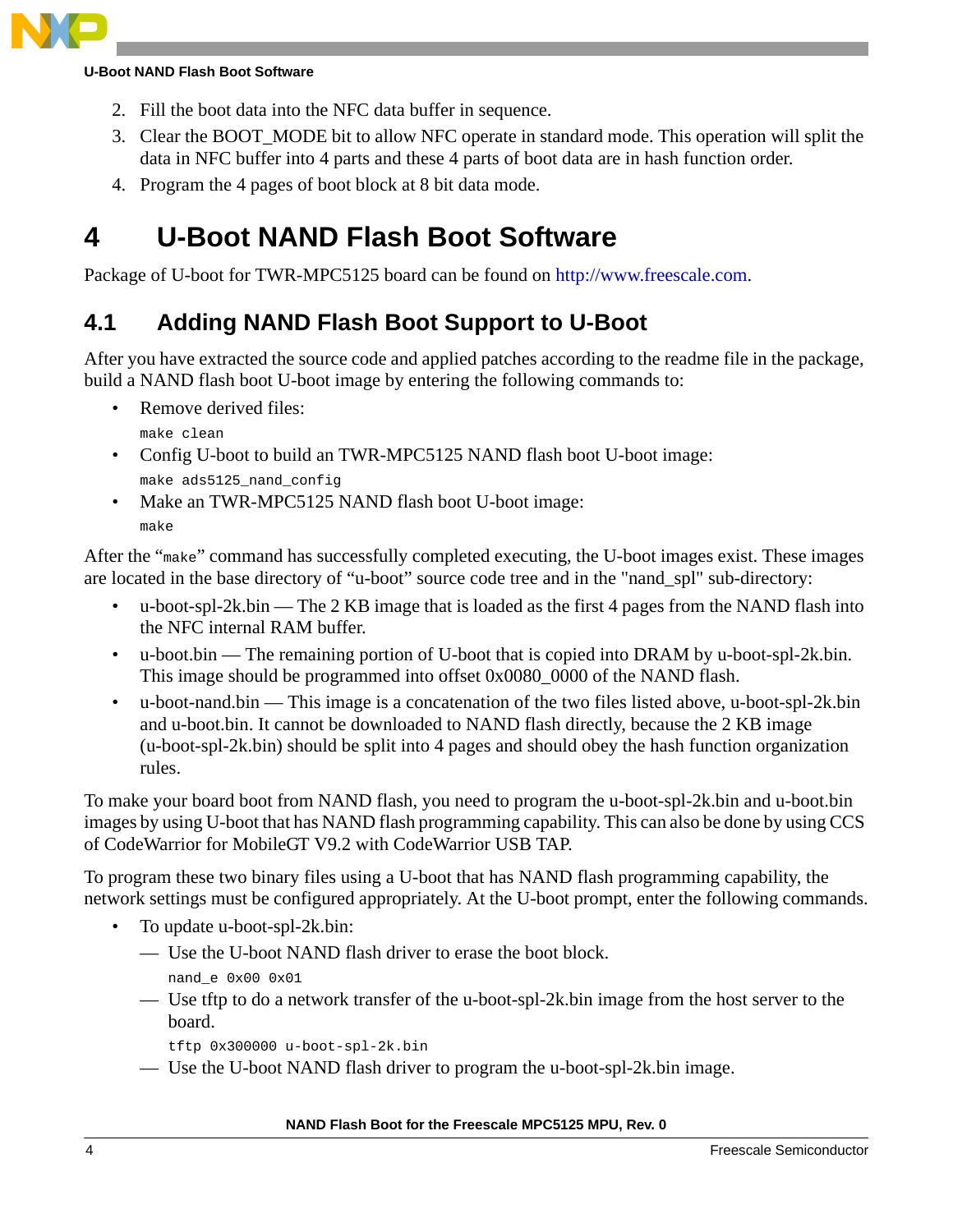### **U-Boot NAND Flash Boot Software**



nand\_loader 0x300000 0x000 0x800

• To update u-boot.bin:

— Use the u-boot NAND flash driver to erase the blocks that stores the U-boot.

- nand\_e 0x100 0x101
- Use tftp to do a network transfer of the u-boot.bin image from the host server to the board. tftp 0x300000 u-boot.bin
- Use the U-boot NAND flash driver to program the U-boot.bin image. nand\_loader 0x300000 0x100 0x40000

You can find ccs.exe at folder: {CodeWarrior for MobileGT V9.2 install directory}\ccs\bin.

To program these two images:

- 1. Prepare the script for CCS:
	- After building the U-boot successfully, two script files ({u-boot}\u-boot-second-scrip.txt and {u-boot}\nand\_spl\loader-script-5125.txt) are generated automatically.
	- Copy these two script files to U-boot image folder where the other two script files (5125\_init.txt and 5125\_nand\_block\_erase.txt) are stored.
- 2. Connect CodeWarrior USB-TAB between PC and TWR-MPC5125 board, and then power-on the board.
- 3. Run CCS.exe on your PC. Load script file 5125\_init.txt, 5125\_nand\_block\_erase.txt, u-boot-second-scrip.txt, and loader-script-5125.txt in sequence.

After programming successfully, set your serial console to 115200, 8-N-1, attach the board to PC through USB-to-serial port, and reset the board. The U-boot will then start and will give you a command prompt on the USB-to-serial port.

### <span id="page-4-0"></span>**4.2 Files Modified in U-boot**

Files that are modified to support the NAND flash driver in U-boot are:

- 1. board/ads5125/ads5125.c
- 2. drivers/mtd/nand/Makefile
- 3. drivers/mtd/nand/fsl\_nfc\_nand.c
- 4. include/configs/ads5125.h

Files that are modified to support NAND flash boot in U-boot are:

- 1. Makefile
- 2. board/ads5125/ads5125.c
- 3. board/ads5125/config.mk
- 4. cpu/mpc512x/start.S
- 5. include/configs/ads5125.h
- 6. include/mpc512x.h
- 7. nand\_spl/board/ads5125/Makefile
- 8. nand\_spl/board/ads5125/config.mk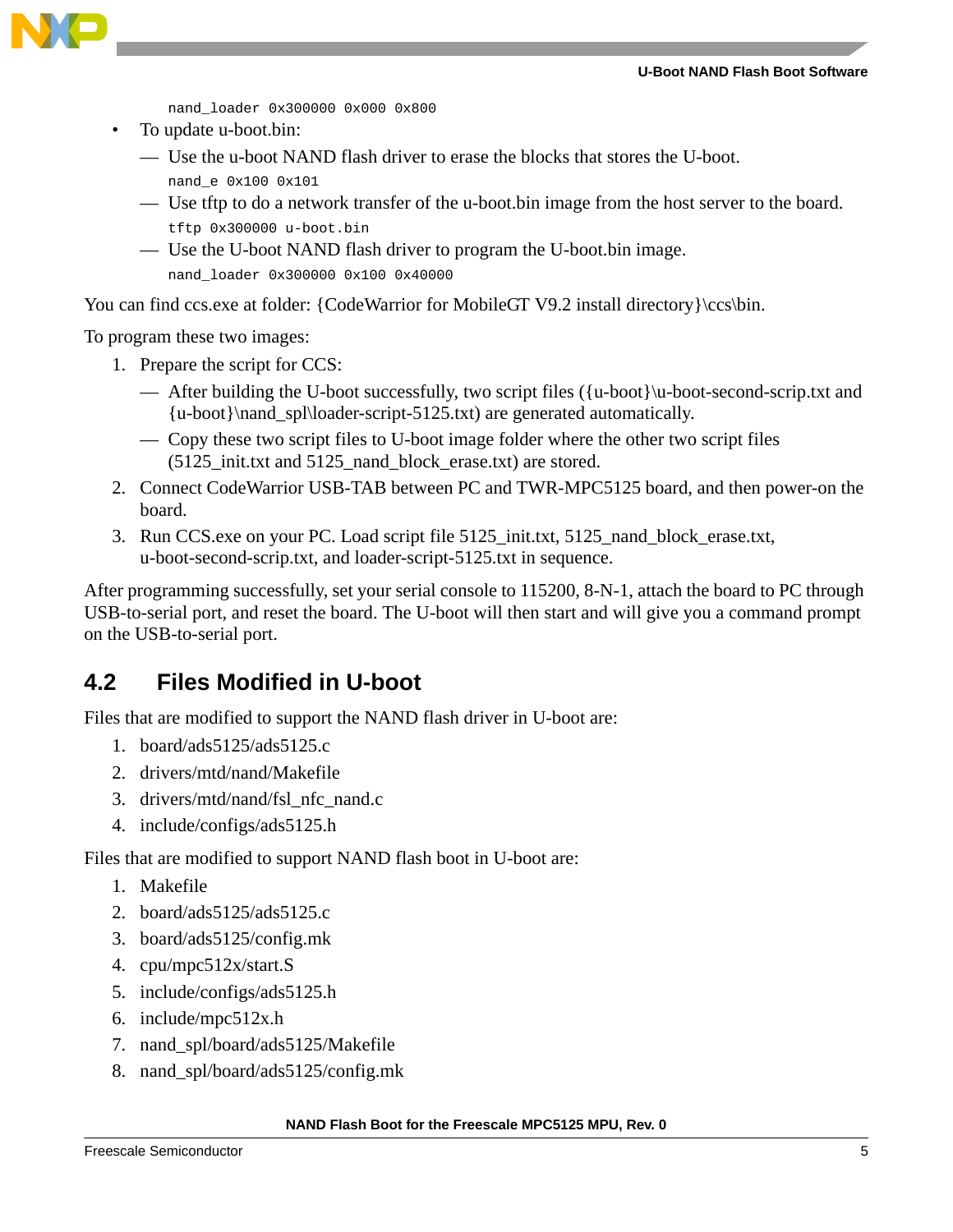

- 9. nand\_spl/board/ads5125/dram.h
- 10. nand\_spl/board/ads5125/nandload.c
- 11. nand\_spl/board/ads5125/nandstart.S
- 12. nand\_spl/board/ads5125/nfc.h
- 13. nand\_spl/board/ads5125/u-boot.lds

### <span id="page-5-0"></span>**4.3 Description of the nand\_spl Directory Source Code**

The nand\_spl (secondary program loader) directory contains the source to build the image that is automatically loaded into the first four pages of the NAND flash. These first four pages are automatically loaded into the MPC5125 NFC memory during reset.

The {u-boot}/nand\_spl/board/ads5125 directory contains the two source code files used to build the nand\_spl image. These two source files are also included in [Section 5, "NAND Flash Boot Software.](#page-5-1)" The files are:

- 1. nandstart.S This is the first code to execute. It performs early initialization, calls nandload() function, and jumps to the fully loaded U-boot image once it is in DRAM.
- 2. nandload.c Contains code that reads the entire U-boot image (as NAND flash pages) and writes them to DRAM.

## <span id="page-5-1"></span>**5 NAND Flash Boot Software**

The initial bootloader software to execute in support of NAND flash boot on the MPC5125 should focus on following the algorithm described in the *MPC5125 Microcontroller Reference Manual* (document MPC5125RM), Section 4.5.7, "NFC Initialization Sequence."

This initial bootloader software must configure the hardware platform including the DRAM, so the entire system software can be copied from NAND flash to DRAM. This initial bootloader software is limited in size to 3984 bytes. For more details, see *MPC5125 Microcontroller Reference Manual* (document MPC5125RM), Section 23.8.3, "Nand Flash Boot."

The following sections provide example code that performs the algorithm described in the *MPC5125 Microcontroller Reference Manual* (document MPC5125RM), Section 4.5.7, "NFC Initialization Sequence." This code is from the U-boot bootloader software. See [Section 4](#page-3-0) for further information regarding U-boot.

### <span id="page-5-2"></span>**5.1 nandstart.S**

```
{u-boot}\nand_spl\board\ads5125\nandstart.S
/*
 * (C) Copyright 2009
  * Martha Marx, Silicon Turnkey Express, mmarx@silicontkx.com
 *
  * Based on original start.S done by
        Copyright (C) 1998 Dan Malek <dmalek@jlc.net>
        Copyright (C) 1999 Magnus Damm <kieraypc01.p.y.kie.era.ericsson.se>
        Copyright (C) 2000, 2001, 2002, 2007 Wolfgang Denk <wd@denx.de>
 * start.S for mpc512x was originally based on the MPC83xx code.
```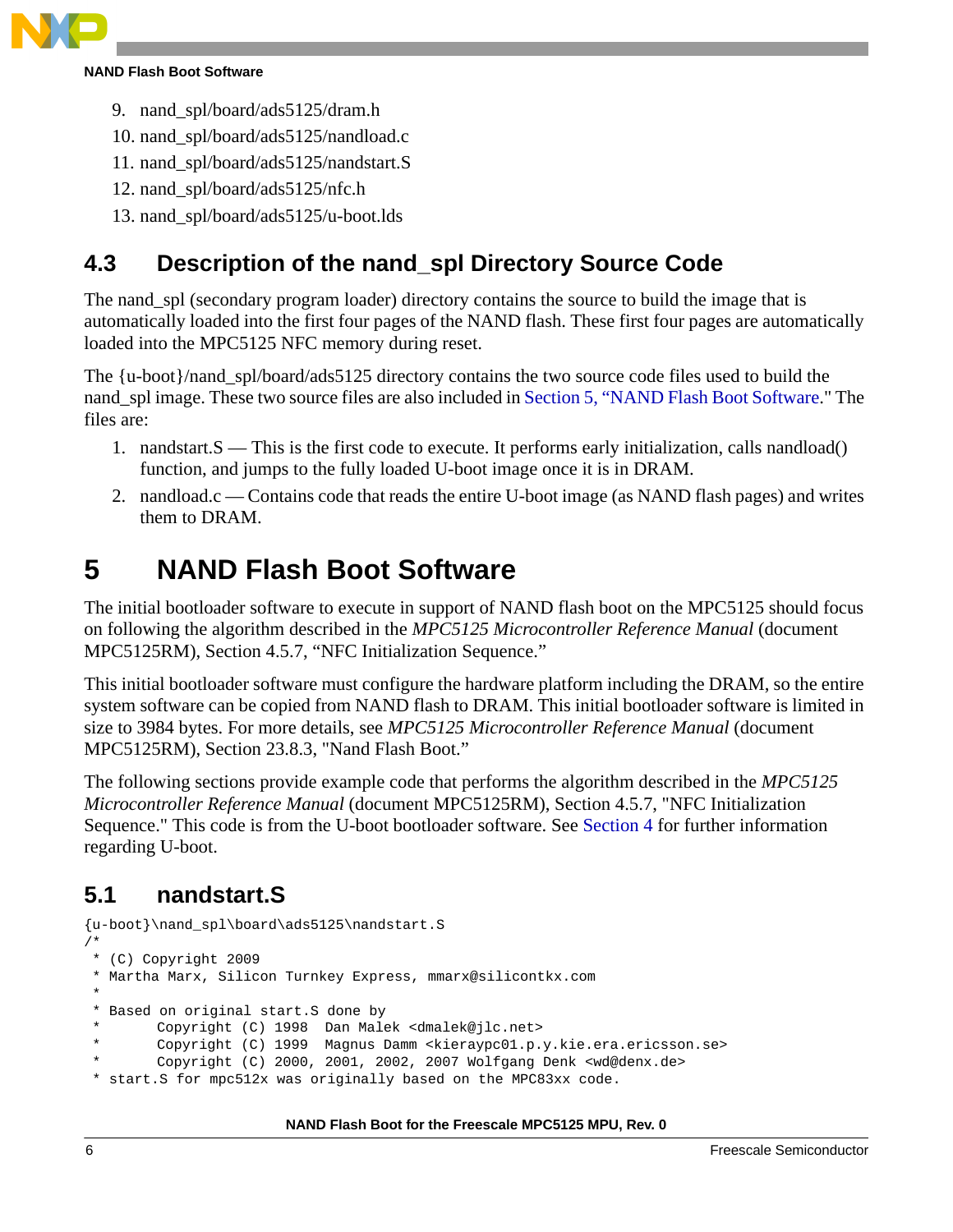

```
 *
  * See file CREDITS for list of people who contributed to this
  * project.
 *
  * This program is free software; you can redistribute it and/or
  * modify it under the terms of the GNU General Public License as
  * published by the Free Software Foundation; either version 2 of
  * the License, or (at your option) any later version.
 *
  * This program is distributed in the hope that it will be useful,
  * but WITHOUT ANY WARRANTY; without even the implied warranty of
  * MERCHANTABILITY or FITNESS FOR A PARTICULAR PURPOSE. See the
  * GNU General Public License for more details.
 *
  * You should have received a copy of the GNU General Public License
  * along with this program; if not, write to the Free Software
  * Foundation, Inc., 59 Temple Place, Suite 330, Boston,
  * MA 02111-1307 USA
  */
/*
   U-Boot - NAND Boot Startup Code for MPC5121 Embedded Boards
  */
#define DEBUG
#include <config.h>
#include <mpc512x.h>
#include <version.h>
#include "dram.h"
//#include "nfc.h"
#define CONFIG_521X1/* needed for Linux kernel header files*/
#include <ppc_asm.tmpl>
#include <ppc defs.h>
#include <asm/cache.h>
#include <asm/mmu.h>
#ifndef CONFIG_IDENT_STRING
#define CONFIG_IDENT_STRING "MPC512X"
#endif
/*
  * Floating Point enable, Machine Check and Recoverable Interr.
  */
#undef MSR_KERNEL
#ifdef DEBUG
#define MSR_KERNEL (MSR_FP|MSR_RI)
#else
#define MSR_KERNEL (MSR_FP|MSR_ME|MSR_RI)
#endif
/* Macros for manipulating CSx_START/STOP */
#define START_REG(start)((start) >> 16)
#define STOP_REG(start, size)(((start) + (size) - 1) >> 16)
#define SET_MEM_BASE(r, b) \
```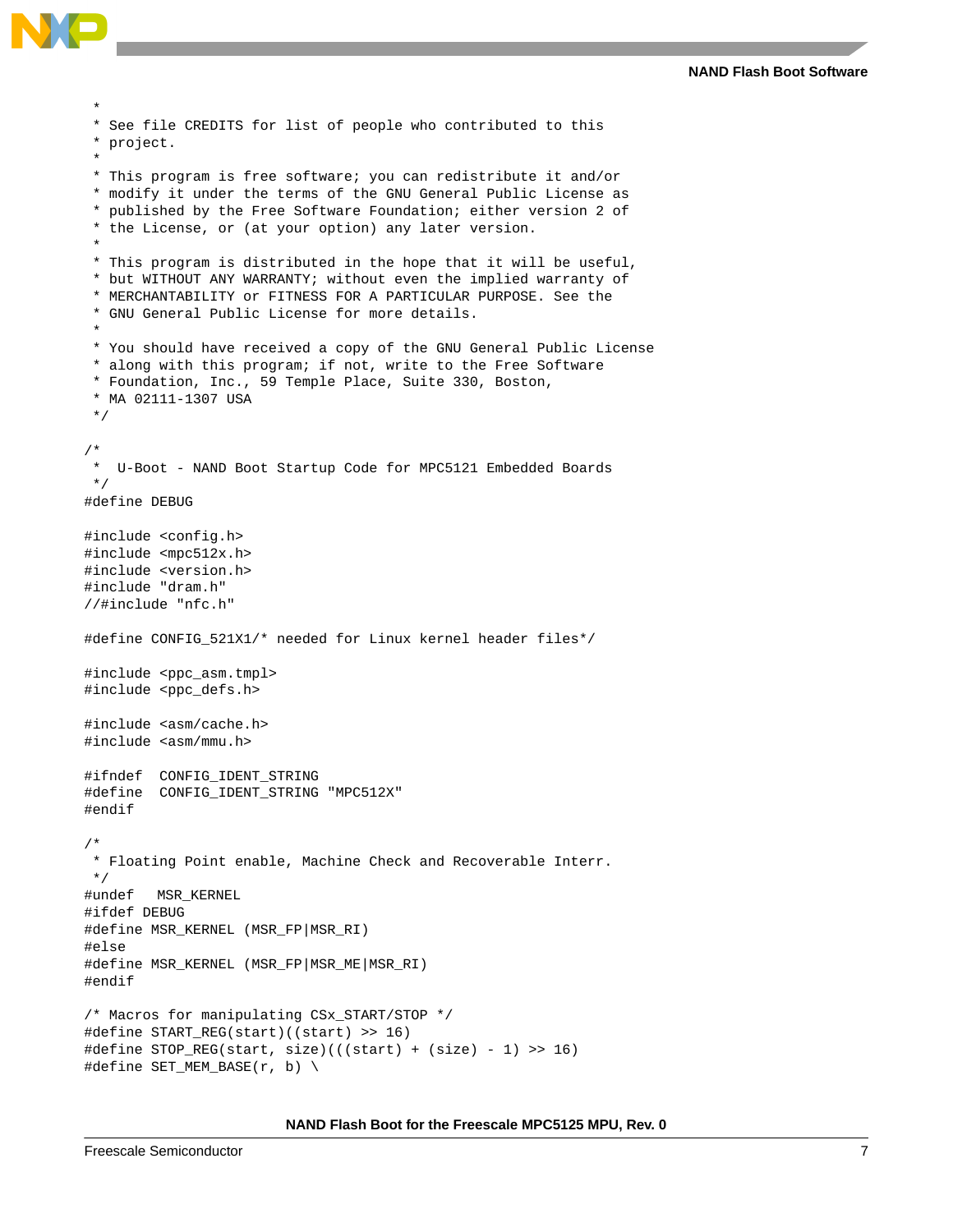

```
NAND Flash Boot Software
```

```
lis r,(b)@hi\setminusori r, r, (b) \otimes 1i#define SET_REG32(r, v, offset, mr)\
       lis r, v@h; \setminusori r, r, v@l;\
        stw r, offset(mr);
#define SET_REG16(r, v, offset, mr)\
       li r, v; \setminussth r, offset(mr);
        .text
       .globl version_string
version_string:
       .ascii U_BOOT_VERSION
        .ascii " (", __DATE__, " - ", __TIME__, ")"
        .ascii " ", CONFIG_IDENT_STRING, " "
        .ascii "2K NAND BOOT ","\0"
        . = EXC_OFF_SYS_RESET
        .globl _start
        /* Start from here after reset/power on */
_start:
boot_cold:
        /* Save msr contents */
       mfmsr r5
        lis r4, CONFIG DEFAULT IMMR@h
        /* Set IMMR area to our preferred location */
       mfspr r6, MBAR
        lis r3, CFG_IMMR@h
        ori r3, r3, CFG_IMMR@l
        cmpw r3, r6
        beq 1f /* it has already been set to what we want it to be */
                  /* -- nice to chk if coming out of the BDI *stw r3, IMMRBAR(r4)
       mtspr MBAR, r3 /* IMMRBAR is mirrored into the MBAR SPR (311) */
        isync 
1: lis r4, START_REG(CFG_FLASH_BASE)
        ori r4, r4, STOP_REG(CFG_FLASH_BASE, CFG_FLASH_SIZE)
       stw r4, LPBAW(r3)
       stw r4, LPCS0AW(r3)
       isync
        /* Initialise the machine */
       bl cpu_early_init
       isync
        /*
         * The SRAM window has a fixed size (256K),
         * so only the start addressis necessary
          */
        lis r3, CFG_IMMR@h
```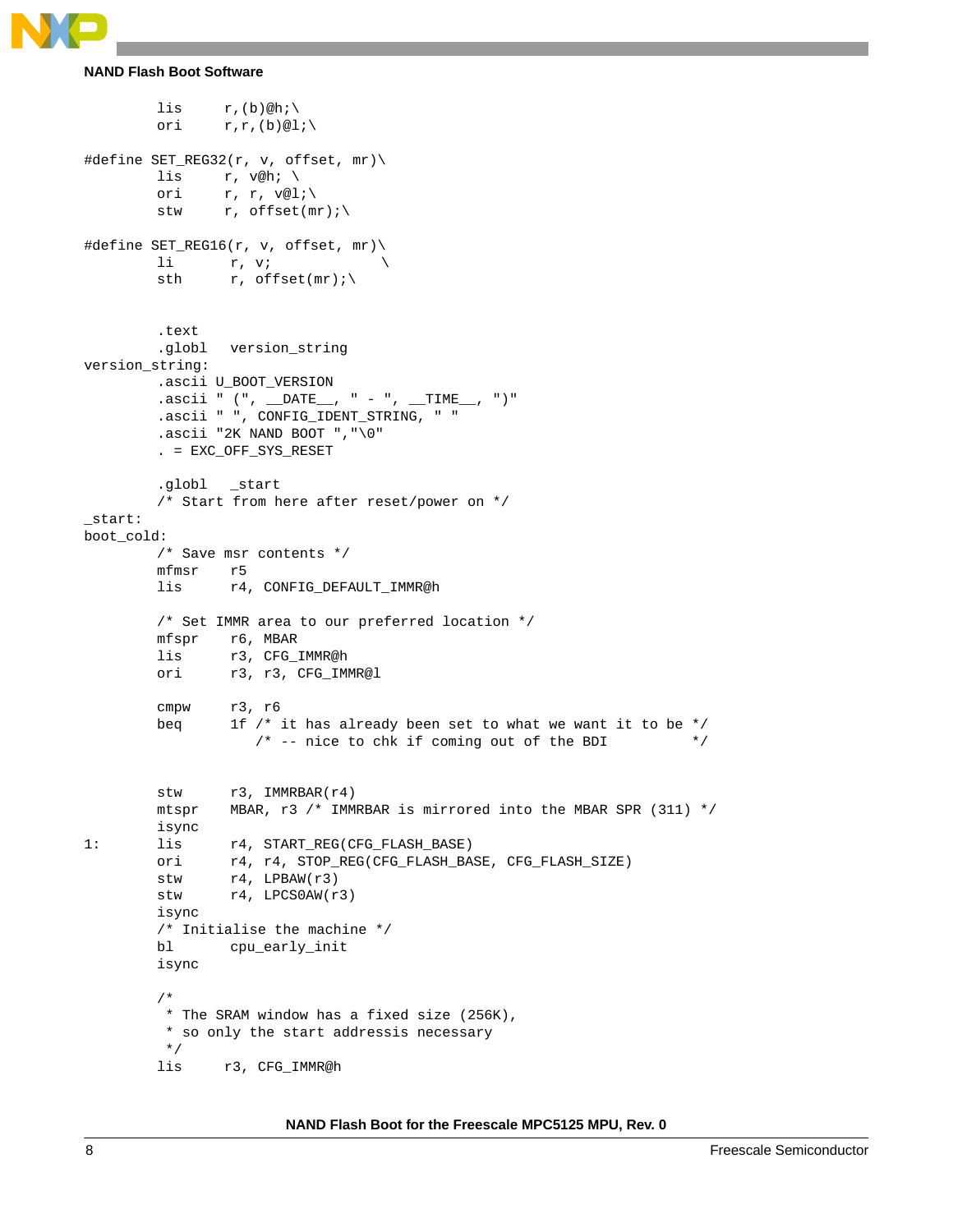```
ori r3, r3, CFG_IMMR@l
        lis r4, START_REG(CFG_SRAM_BASE) & 0xff00
        stw r4, SRAMBAR(r3)
        /*
          * According to MPC5121e RM, configuring local access windows should
          * be followed by a dummy read of the config register that was
          * modified last and an isync
          */
        lwz r4, SRAMBAR(r3)
        isync
#if 0
#ifdef CONFIG_ADS5125 /* CS2 FUNC MUX must be done before CS is enabled */
        lis r4, (CONFIG_SYS_IOCTRL_ADDR)@h
        ori r4, r4, (CONFIG_SYS_IOCTRL_ADDR)@l
        li r5, IOCTRL_MUX_CS2
        stb r5, IO_CTRL_LPC_AX03(r4)
/* change the pin muxing on PSC9 here in case it is being used as console*/
        li r5, IOCTRL_MUX_PSC9
        stb r5, IO_CTRL_I2C1_SCL(r4)
        stb r5, IO_CTRL_I2C1_SDA(r4)
#endif
#endif
        /* r3: BOOTFLAG */
        mr r3, r21
        bl dram_init
        /* r3: BOOTFLAG */
        mr r3, r21
        lis r1, (CFG_INIT_RAM_ADDR + CFG_GBL_DATA_OFFSET)@h
        ori r1, r1, (CFG_INIT_RAM_ADDR + CFG_GBL_DATA_OFFSET)@l
        /*copy sram to ddr*/
        bl sram_to_ddr
        /* copy the full U-Boot into DDR */
        /* and jump to it */jump_uboot:
        SET_MEM_BASE(r10, nandload-CONFIG_SYS_NAND_BASE+CFG_LOADER_DDR_START)
        mtlr r10
        isync
        blr
        /* NOTREACHED - nand_boot() does not return */
/*
  * This code initialises the machine,
 * it expects original MSR contents to be in r5
 */
cpu_early_init:
        /* Initialize machine status; enable machine check interrupt */
        /*-----------------------------------------------------------*/
        li r3, MSR_KERNEL /* Set ME and RI flags */
```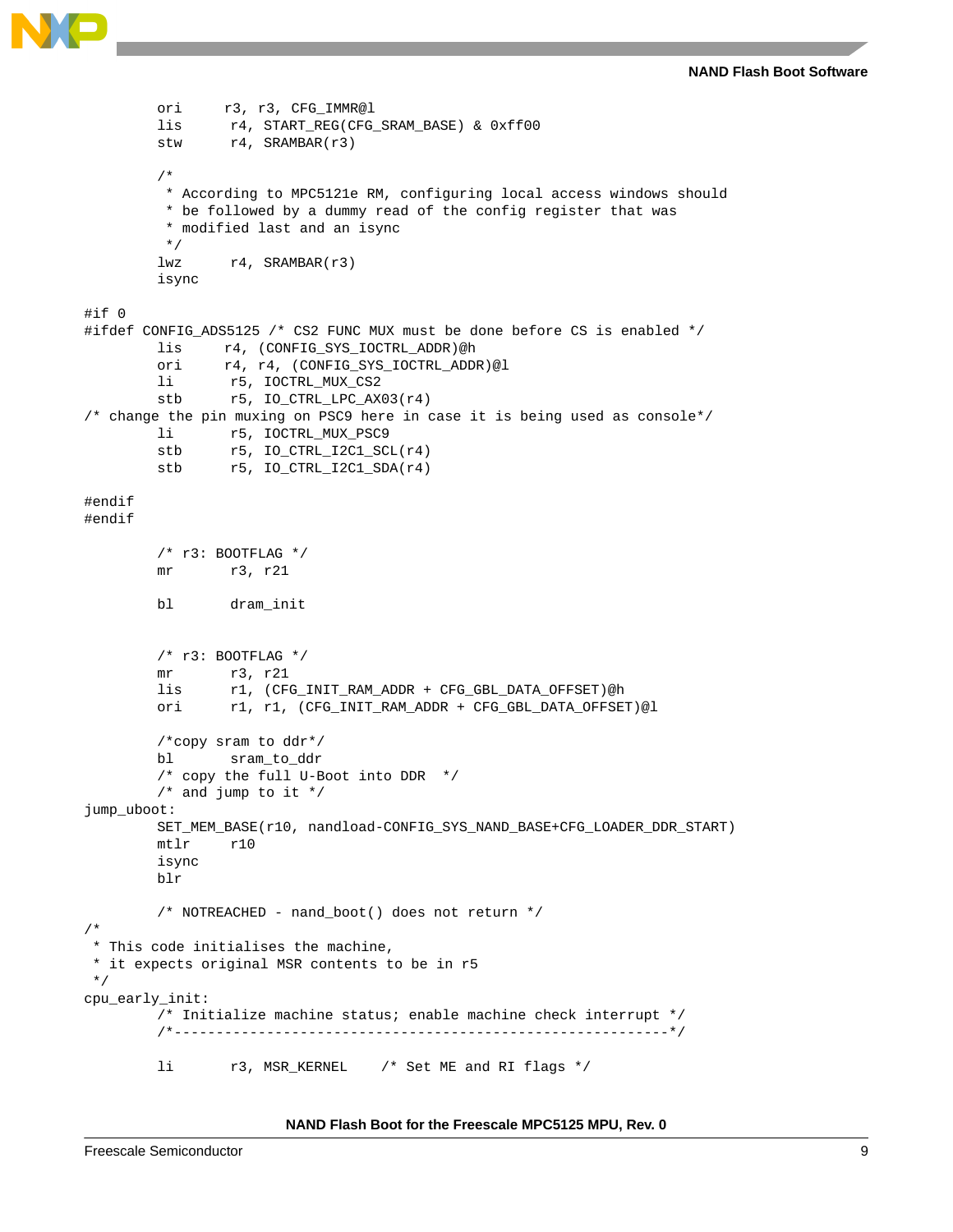```
NAND Flash Boot Software
```

```
rlwimi r3, r5, 0, 25, 25/* preserve IP bit */
#ifdef DEBUG
        rlwimi r3, r5, 0, 21, 22/* debugger might set SE, BE bits */
#endif
        mtmsr r3
        SYNC
        mtspr SRR1, r3 /* Mirror current MSR state in SRR1 */
        lis r3, CFG_IMMR@h
        /* Disable the watchdog */
        /*----------------------*/
        lwz r4, SWCRR(r3)
        /*
          * Check to see if it's enabled for disabling: once disabled by s/w
          * it's not possible to re-enable it
          */
        andi. r4, r4, 0x4
        beq 1f
        xor r4, r4, r4
        stw r4, SWCRR(r3)
1:
        /* Initialize the Hardware Implementation-dependent Registers */
        /* HID0 also contains cache control*/
        /*------------------------------------------------------*/
        lis r3, CFG_HID0_INIT@h
        ori r3, r3, CFG_HID0_INIT@l
        SYNC
        mtspr HID0, r3
        blr
dram_init:
        SET_MEM_BASE(r3, CFG_IMMR + IOCTL_BASE_ADDR)
        SET_REG32(r4, IOCTRL_MUX_DDR, IOCTL_MEM , r3)
        SET_MEM_BASE(r3, CFG_IMMR)
        SET_REG32(r4, CFG_DDR_BASE & 0xFFFFF000, DDR_LAW_BAR, r3)
        SET_REG32(r4, 0x0000001b, DDR_LAW_AR, r3)
        lwx r0, DDR_LAW_R(r3)isync
        SET_MEM_BASE(r3, CFG_IMMR + MDDRC_BASE_OFFSET)
        SET_REG32(r4, CFG_MDDRC_SYS_CFG_EN, DDR_SYS_CONFIG, r3)
        SET_REG32(r4, CFG_MDDRCGRP_PM_CFG1, DRAMPRIOM_PRIOMAN_CONFIG1, r3)
        SET_REG32(r4, CFG_MDDRCGRP_PM_CFG2, DRAMPRIOM_PRIOMAN_CONFIG2, r3)
        SET_REG32(r4, CFG_MDDRCGRP_HIPRIO_CFG, DRAMPRIOM_HIPRIO_CONFIG, r3)
        SET_REG32(r4, CFG_MDDRCGRP_LUT0_MU, DRAMPRIOM_LUT_TABLE0_MAIN_UP, r3)
        SET_REG32(r4, CFG_MDDRCGRP_LUT0_ML, DRAMPRIOM_LUT_TABLE0_MAIN_LOW, r3)
        SET_REG32(r4, CFG_MDDRCGRP_LUT1_MU, DRAMPRIOM_LUT_TABLE1_MAIN_UP, r3)
        SET_REG32(r4, CFG_MDDRCGRP_LUT1_ML, DRAMPRIOM_LUT_TABLE1_MAIN_LOW, r3)
        SET_REG32(r4, CFG_MDDRCGRP_LUT2_MU, DRAMPRIOM_LUT_TABLE2_MAIN_UP, r3)
        SET_REG32(r4, CFG_MDDRCGRP_LUT2_ML, DRAMPRIOM_LUT_TABLE2_MAIN_LOW, r3)
        SET_REG32(r4, CFG_MDDRCGRP_LUT3_MU, DRAMPRIOM_LUT_TABLE3_MAIN_UP, r3)
```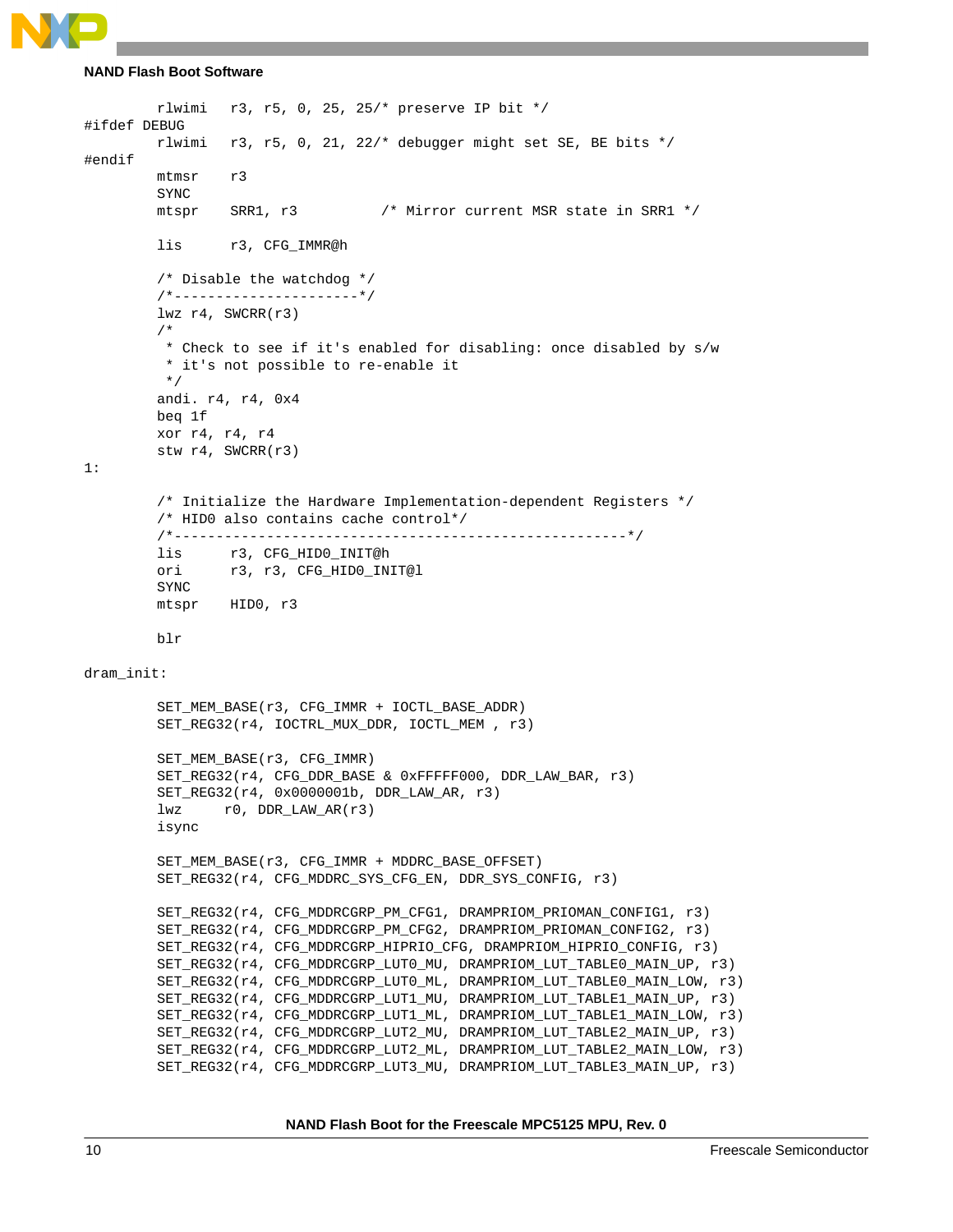

SET\_REG32(r4, CFG\_MDDRCGRP\_LUT3\_ML, DRAMPRIOM\_LUT\_TABLE3\_MAIN\_LOW, r3) SET\_REG32(r4, CFG\_MDDRCGRP\_LUT4\_MU, DRAMPRIOM\_LUT\_TABLE4\_MAIN\_UP, r3) SET\_REG32(r4, CFG\_MDDRCGRP\_LUT4\_ML, DRAMPRIOM\_LUT\_TABLE4\_MAIN\_LOW, r3) SET\_REG32(r4, CFG\_MDDRCGRP\_LUT0\_AU, DRAMPRIOM\_LUT\_TABLE0\_ALT\_UP, r3) SET\_REG32(r4, CFG\_MDDRCGRP\_LUT0\_AL, DRAMPRIOM\_LUT\_TABLE0\_ALT\_LOW, r3) SET\_REG32(r4, CFG\_MDDRCGRP\_LUT1\_AU, DRAMPRIOM\_LUT\_TABLE1\_ALT\_UP, r3) SET\_REG32(r4, CFG\_MDDRCGRP\_LUT1\_AL, DRAMPRIOM\_LUT\_TABLE1\_ALT\_LOW, r3) SET\_REG32(r4, CFG\_MDDRCGRP\_LUT2\_AU, DRAMPRIOM\_LUT\_TABLE2\_ALT\_UP, r3) SET\_REG32(r4, CFG\_MDDRCGRP\_LUT2\_AL, DRAMPRIOM\_LUT\_TABLE2\_ALT\_LOW, r3) SET\_REG32(r4, CFG\_MDDRCGRP\_LUT3\_AU, DRAMPRIOM\_LUT\_TABLE3\_ALT\_UP, r3) SET\_REG32(r4, CFG\_MDDRCGRP\_LUT3\_AL, DRAMPRIOM\_LUT\_TABLE3\_ALT\_LOW, r3) SET\_REG32(r4, CFG\_MDDRCGRP\_LUT4\_AU, DRAMPRIOM\_LUT\_TABLE4\_ALT\_UP, r3) SET\_REG32(r4, CFG\_MDDRCGRP\_LUT4\_AL, DRAMPRIOM\_LUT\_TABLE4\_ALT\_LOW, r3) /\* Initialize MDDRC \*/ SET\_REG32(r4, CFG\_MDDRC\_SYS\_CFG\_EN, DDR\_SYS\_CONFIG, r3) SET\_REG32(r4, CFG\_MDDRC\_TIME\_CFG0, DDR\_TIME\_CONFIG0, r3) SET\_REG32(r4, CFG\_MDDRC\_TIME\_CFG1, DDR\_TIME\_CONFIG1, r3) SET\_REG32(r4, CFG\_MDDRC\_TIME\_CFG2, DDR\_TIME\_CONFIG2, r3) /\* Initialize DDR \*/ SET\_REG32(r4, CFG\_MICRON\_NOP, DDR\_COMMAND, r3) stw  $r4$ , DDR\_COMMAND(r3); stw  $r4$ , DDR\_COMMAND(r3); stw  $r4$ , DDR\_COMMAND(r3); stw  $r4$ , DDR\_COMMAND(r3); stw r4, DDR\_COMMAND(r3); stw  $r4$ , DDR COMMAND( $r3$ ); stw  $r4$ , DDR\_COMMAND(r3); stw  $r4$ , DDR\_COMMAND(r3); stw  $r4$ , DDR\_COMMAND(r3); stw  $r4$ , DDR\_COMMAND(r3); SET\_REG32(r4, CFG\_MICRON\_PCHG\_ALL, DDR\_COMMAND, r3) SET\_REG32(r5, CFG\_MICRON\_NOP, DDR\_COMMAND, r3) SET\_REG32(r4, CFG\_MICRON\_RFSH, DDR\_COMMAND, r3) stw r5, DDR\_COMMAND(r3); SET\_REG32(r4, CFG\_MICRON\_RFSH, DDR\_COMMAND, r3) stw r5, DDR\_COMMAND(r3); SET\_REG32(r4, CFG\_MICRON\_INIT\_DEV\_OP, DDR\_COMMAND, r3) stw r5, DDR\_COMMAND(r3); SET\_REG32(r4, CFG\_MICRON\_EM2, DDR\_COMMAND, r3) stw r5, DDR\_COMMAND(r3); SET\_REG32(r4, CFG\_MICRON\_PCHG\_ALL, DDR\_COMMAND, r3) SET\_REG32(r4, CFG\_MICRON\_EM2, DDR\_COMMAND, r3) SET\_REG32(r4, CFG\_MICRON\_EM3, DDR\_COMMAND, r3) SET\_REG32(r4, CFG\_MICRON\_EN\_DLL, DDR\_COMMAND, r3) SET\_REG32(r4, CFG\_MICRON\_INIT\_DEV\_OP, DDR\_COMMAND, r3) SET\_REG32(r4, CFG\_MICRON\_PCHG\_ALL, DDR\_COMMAND, r3) SET\_REG32(r4, CFG\_MICRON\_RFSH, DDR\_COMMAND, r3) SET\_REG32(r4, CFG\_MICRON\_INIT\_DEV\_OP, DDR\_COMMAND, r3) SET\_REG32(r4, CFG\_MICRON\_OCD\_DEFAULT, DDR\_COMMAND, r3) SET\_REG32(r4, CFG\_MICRON\_PCHG\_ALL, DDR\_COMMAND, r3) stw r5, DDR\_COMMAND(r3); /\* Start MDDRC \*/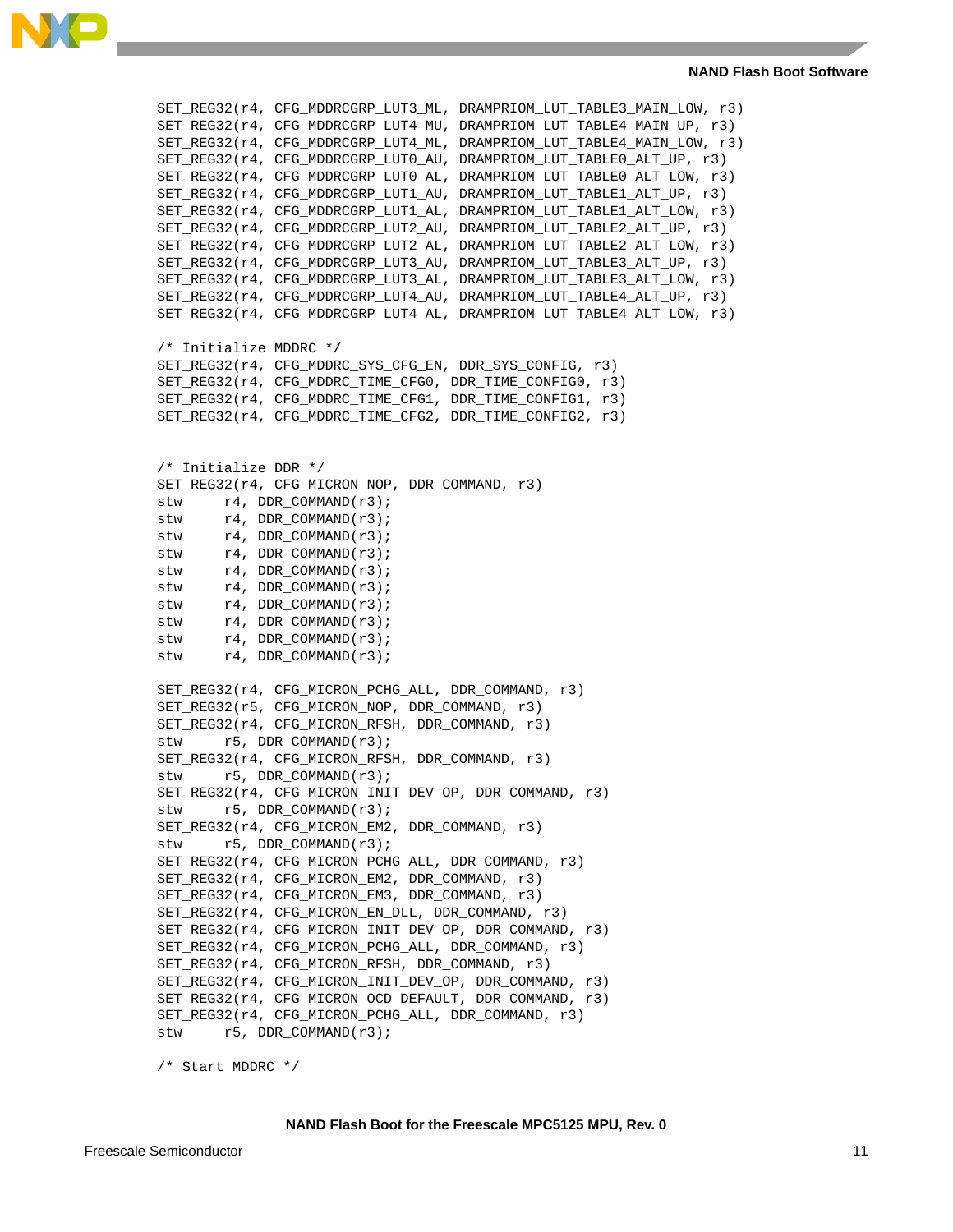

```
SET_REG32(r4, CFG_MDDRC_TIME_CFG0_RUN, DDR_TIME_CONFIG0, r3)
SET_REG32(r4, CFG_MDDRC_SYS_CFG_RUN, DDR_SYS_CONFIG, r3)
isync
blr
```
### <span id="page-11-0"></span>**5.2 nandload.c**

```
{u-boot}\nand_spl\board\ads5125\nandload.c
/*
  * (C) Copyright 2009
  * Martha Marx, Silicon Turnkey Express, mmarx@silicontkx.com
 *
  * See file CREDITS for list of people who contributed to this
  * project.
 *
  * This program is free software; you can redistribute it and/or
  * modify it under the terms of the GNU General Public License as
  * published by the Free Software Foundation; either version 2 of
  * the License, or (at your option) any later version.
 *
  * This program is distributed in the hope that it will be useful,
  * but WITHOUT ANY WARRANTY; without even the implied warranty of
  * MERCHANTABILITY or FITNESS FOR A PARTICULAR PURPOSE. See the
  * GNU General Public License for more details.
 *
  * You should have received a copy of the GNU General Public License
  * along with this program; if not, write to the Free Software
  * Foundation, Inc., 59 Temple Place, Suite 330, Boston,
  * MA 02111-1307 USA
  */
#include <common.h>
#include <mpc512x.h>
#include <version.h>
#define CONFIG_521X1/* needed for Linux kernel header files*/
#include <ppc_asm.tmpl>
#include <ppc_defs.h>
#include <asm/bitops.h>
#include <asm/io.h>
#include <asm/cache.h>
#include <asm/mmu.h>
//#include "nfc.h"
#include "mpc5125_nfc.h"
#define NUMPAGES 80 /* if u-boot grows .. extend this */
#define UBOOT_START_PAGE0x8
#define NAND_PAGE_SIZE0x1000
#define UBOOT_IMAGIC_NUMBER0x27051956
#define UBOOT_HEADER_FLAG0x4d544300
struct uboot_header{
unsigned int uboot_imagic;
unsigned int uboot_len;
```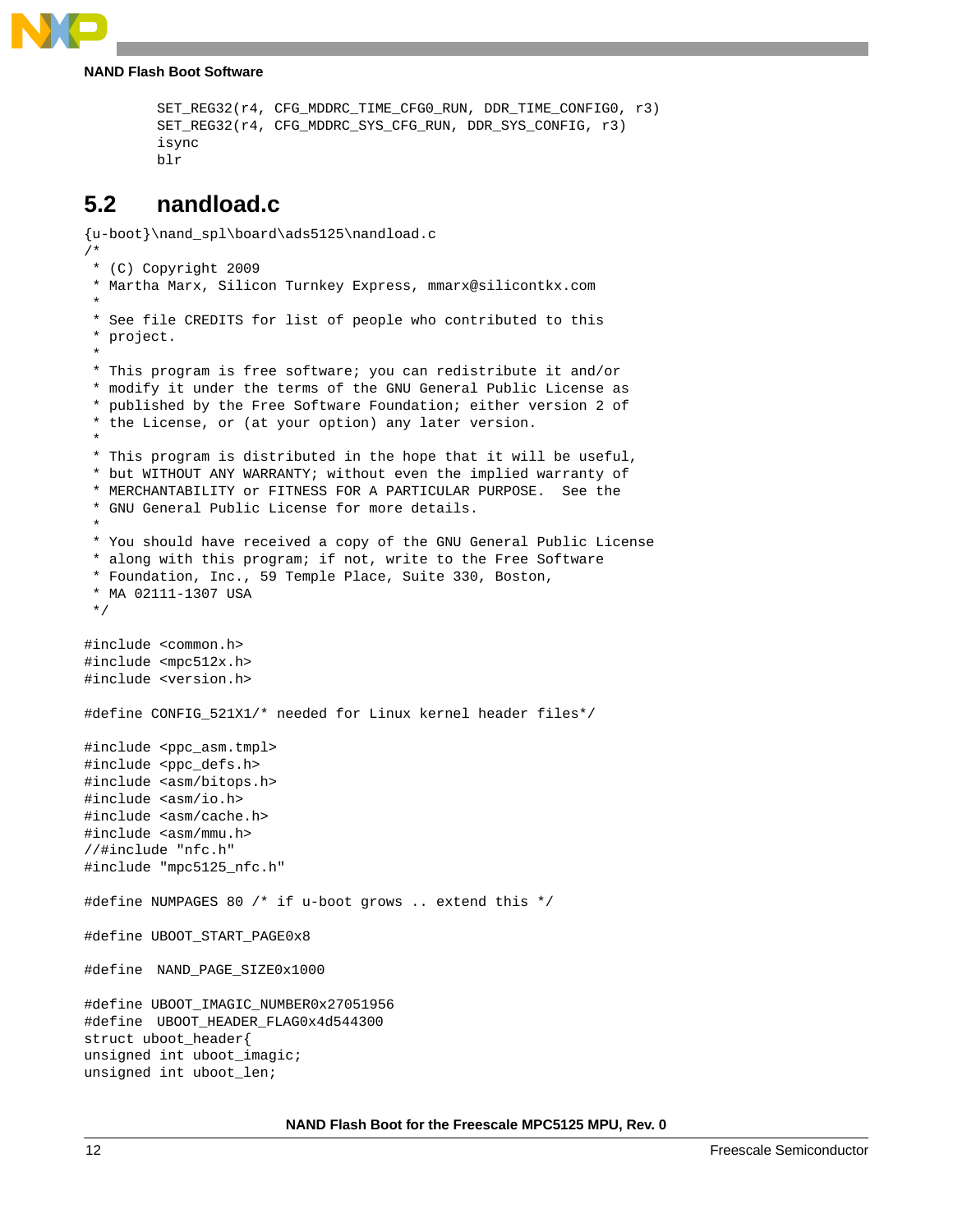**NAND Flash Boot Software**

```
unsigned int uboot_checksum;
};
#define UBOOT BLOCK1 PAGE00x100
void sram_to_ddr(void)
{
        unsigned int *dst=(unsigned int *)CFG_LOADER_DDR_START;
        unsigned int *src=(unsigned int *)CONFIG_SYS_NAND_BASE;
          unsigned int size;
        for(size=0;size<0x200;size++)
         {
                  *dist++=*src++;}
        return ;
}
static int nand_read_page(unsigned int row_addr,unsigned int *buf)
{
        unsigned int tmp, timeout, i;
        unsigned int *src;
         int ret=-1;
        out_be32(CONFIG_SYS_NAND_BASE+0x3f00,0x30000000);
         /*addr * /out_be32(CONFIG_SYS_NAND_BASE+0x3f08,0x00000000);
        out_be32(CONFIG_SYS_NAND_BASE+0x3f0c,0x11000000+row_addr);
         /*sector size*/
        out_be32(CONFIG_SYS_NAND_BASE+0x3f2c,0x840);
        out_be32(CONFIG_SYS_NAND_BASE+0x3f10,0);
        out be32(CONFIG SYS NAND BASE+0x3f30,0x000ea632);
        out_be32(CONFIG_SYS_NAND_BASE+0x3f14,0);
         /*start*/
        out_be32(CONFIG_SYS_NAND_BASE+0x3f38,(3<<17));
        out_be32(CONFIG_SYS_NAND_BASE+0x3f04,0x007ee001);
        timeout=1000000;
         /*out_be32(CONFIG_SYS_NAND_BASE+0x3f38,(1<<16));*/
        while(1)
         {
                  tmp=in_be32(CONFIG_SYS_NAND_BASE + 0x3f38);
                  if((tmp&(3<<29))==(3<<29)){
                           out_be32(CONFIG_SYS_NAND_BASE+0x3f38,(3<<17));
                           break;
                  }
         }
        src=CONFIG_SYS_NAND_BASE;
        for(i=0;i<0x200;i++){
                  *buf + + = * src + + ;
         }
```
**NAND Flash Boot for the Freescale MPC5125 MPU, Rev. 0**

unsigned int uboot\_heaerflag;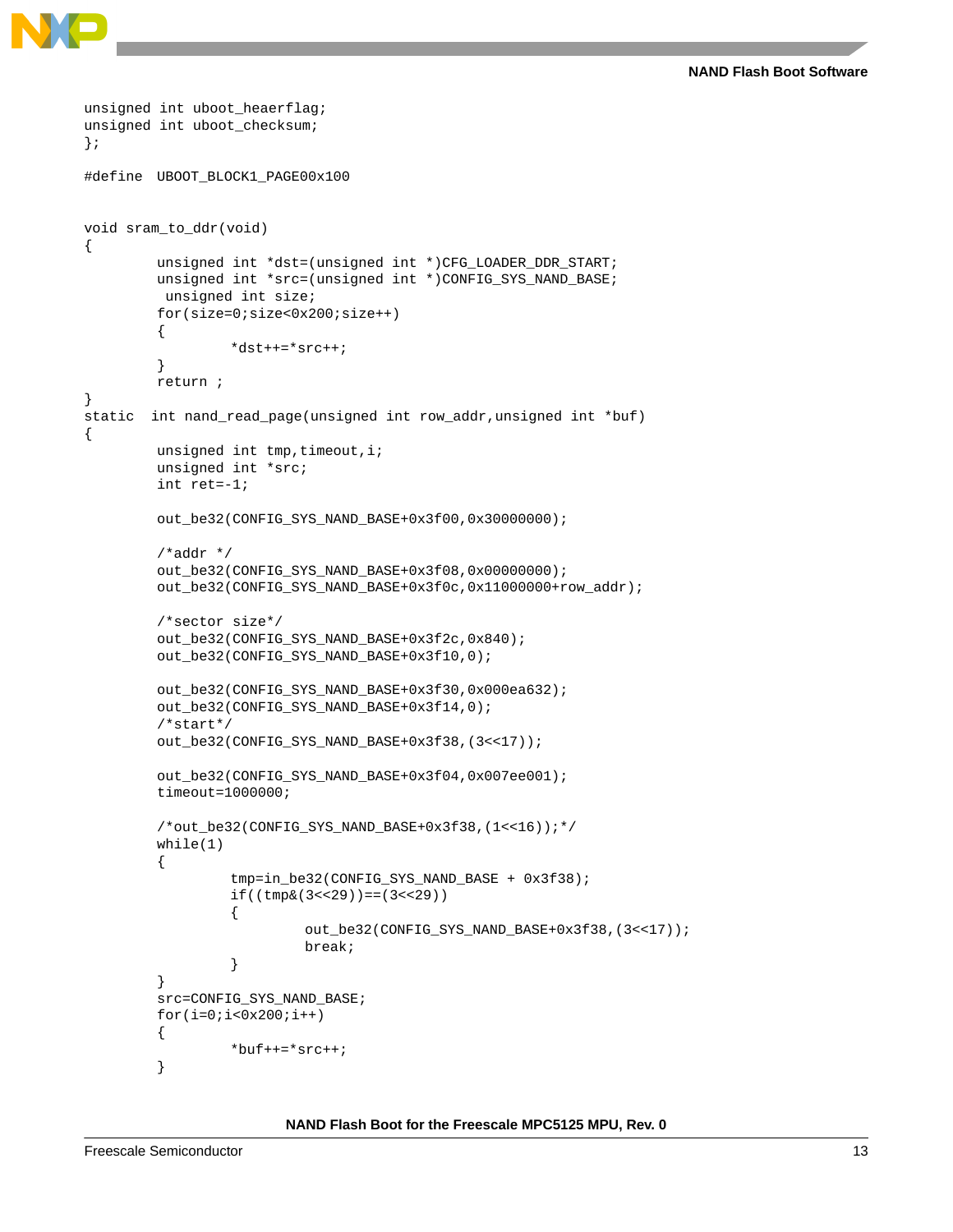```
NAND Flash Boot Software
```

```
src=CONFIG_SYS_NAND_BASE+0x1000;
        for(i=0;i<0x200;i++){
                  *buf + + = * src + +;
         }
        return ret;
}
void nandload(void)
{
        void (*uboot)(void);
        int i=0,pages;
        struct uboot_header uh,*puh;
        unsigned int *uboot_buf, checksum=0;
        unsigned char *s;
         /*first read block1 ,if uboot exist ,read it*/
        uboot_buf=CFG_NAND_U_BOOT_DST;
        puh=CFG_NAND_U_BOOT_DST;
        uboot=(void (*)(void) )CFG_NAND_U_BOOT_START;
        nand_read_page(UBOOT_BLOCK1_PAGE0,uboot_buf);
if((puh->uboot_imagic!=UBOOT_IMAGIC_NUMBER)||(puh->uboot_heaerflag!=UBOOT_HEADER_FLAG))
         {
                  goto start_from_block0;
         }
        uh.uboot_checksum=puh->uboot_checksum;
        uh.uboot_len=puh->uboot_len;
        pages=(uh.uboot_len+0x10+NAND_PAGE_SIZE-1)/NAND_PAGE_SIZE;
        pages=(pages>0x100)?0x100:pages;
        uboot_buf=CFG_NAND_U_BOOT_DST-0x10;
        for(i=0;i<pages;i++){
                  nand_read_page(UBOOT_BLOCK1_PAGE0+i,uboot_buf);
                  uboot_buf+=NAND_PAGE_SIZE>>2;
         }
         /**checksum**/
        s=CFG_NAND_U_BOOT_DST;
        checksum=0;
         for(i=0;i<uh.uboot_len;i++)
         {
                  checksum+=*s++;
         }
#if 0
        if(checksum==uh.uboot_checksum)
         {
                  (*uboot)();
                  return;
         }
#else
         (*uboot)();
#endif
```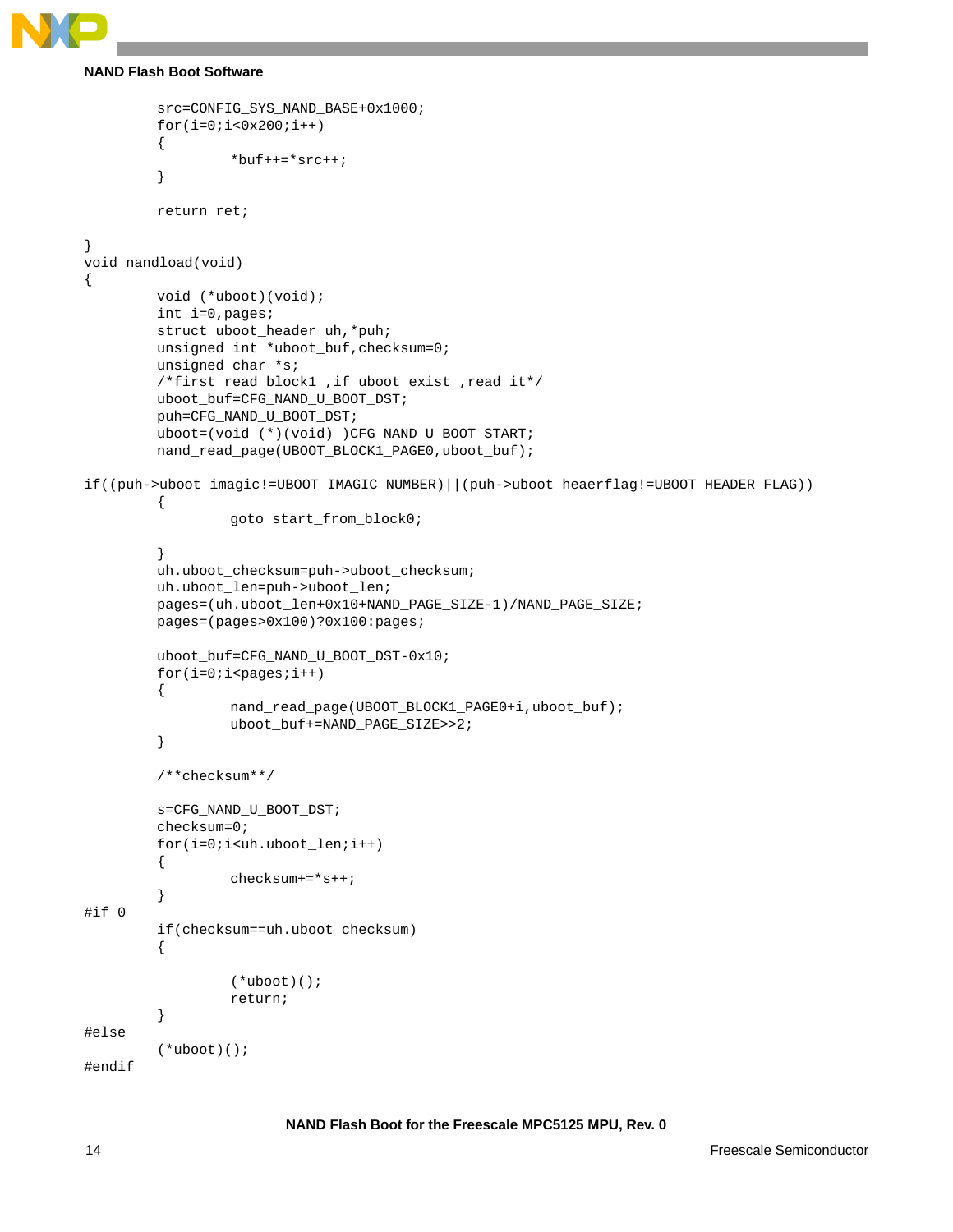```
N
```

```
start_from_block0:
        uboot_buf=CFG_NAND_U_BOOT_DST;
        for(i=0;i<NUMPAGES;i++){
                 nand_read_page(UBOOT_START_PAGE+i,uboot_buf);
                 uboot_buf+=NAND_PAGE_SIZE>>2;
        }
        uboot=(void (*)(void) )CFG_NAND_U_BOOT_START;
        (*uboot)();
        return;
}
```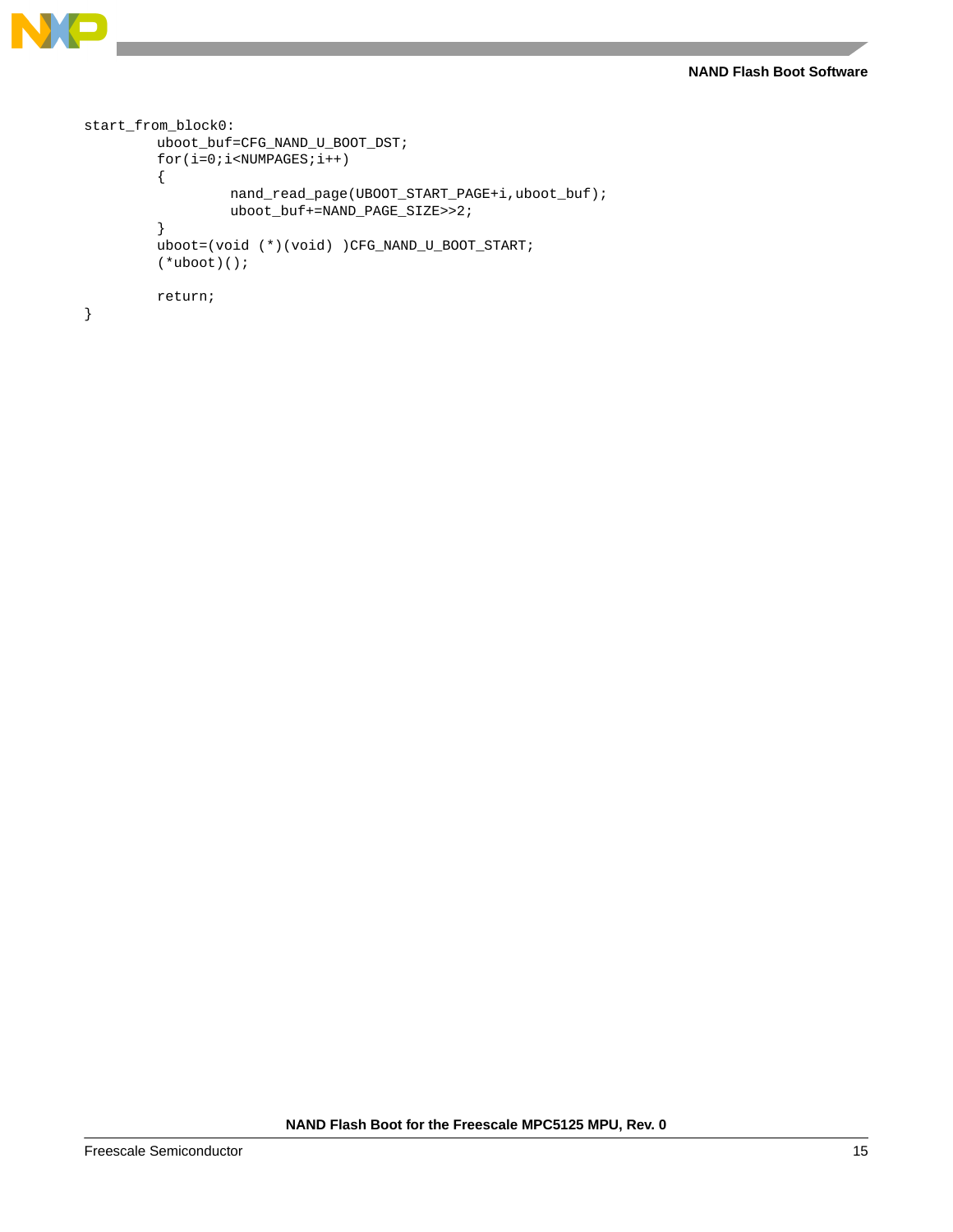

**TWR-MPC5125 Board Layout**

## <span id="page-15-0"></span>**Appendix A TWR-MPC5125 Board Layout**

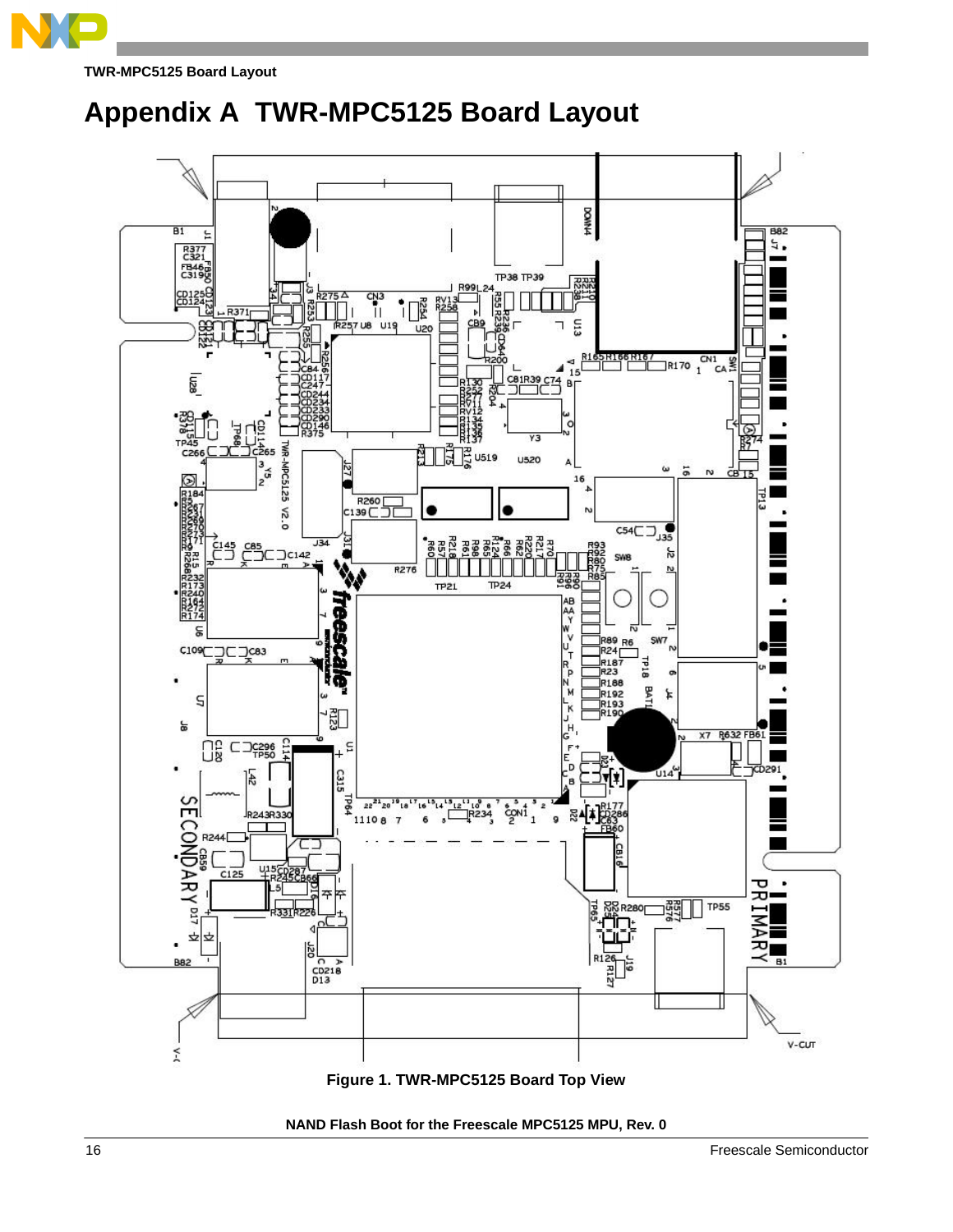

**TWR-MPC5125 Board Layout**



**Figure 2. TWR-MPC5125 Board Bottom View**